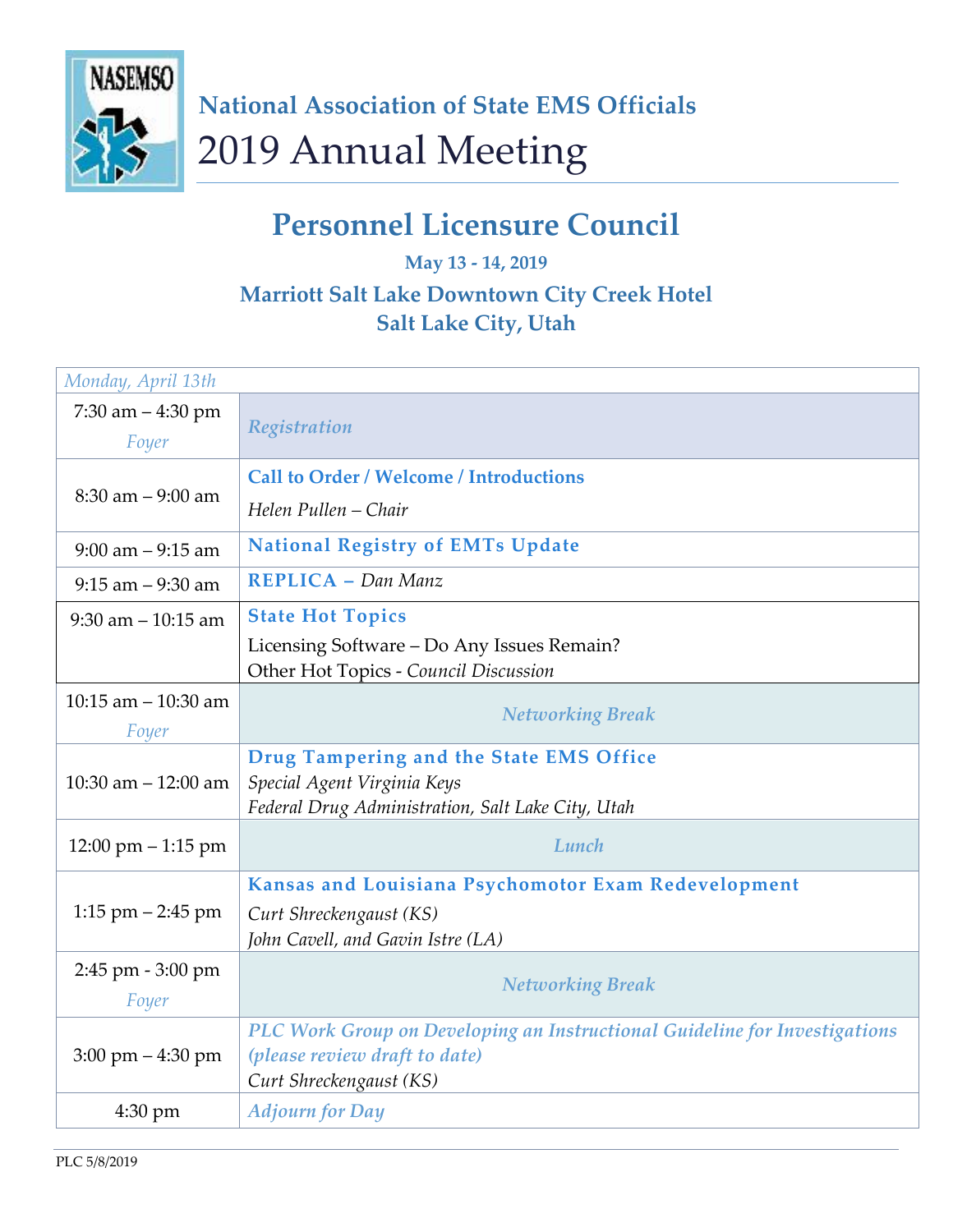| Tuesday, May 14th                   |                                                                                                                                                                                                                   |
|-------------------------------------|-------------------------------------------------------------------------------------------------------------------------------------------------------------------------------------------------------------------|
| $7:00$ am $-4:00$ pm                | Registration                                                                                                                                                                                                      |
| Foyer                               |                                                                                                                                                                                                                   |
| $8:00$ am $-8:45$ am                | <b>Call to Order / Welcome / Introductions</b>                                                                                                                                                                    |
|                                     | Visit by NASEMSO Leaders - Keith Wages, Kyle Thornton, Dia Gainor                                                                                                                                                 |
|                                     | Elections (Nominations open from April meeting to this morning from<br>floor):                                                                                                                                    |
|                                     | Chair-Elect (Currently Jamie Gray - AL, who becomes Chair upon adjournment)                                                                                                                                       |
|                                     | Secretary (Currently Brett Hart - TX)                                                                                                                                                                             |
|                                     | East Region Representative (Currently Open: Jason Oko (ME) Resigned)                                                                                                                                              |
|                                     | Connecticut, Delaware, Maine, Maryland, Massachusetts, New Hampshire, New Jersey, New York,<br>Pennsylvania, Puerto Rico, Rhode Island, US Virgin Islands, Vermont, Virginia, Washington DC, and West<br>Virginia |
|                                     | South Region Representative (Currently Brett Hart $-TX$ )                                                                                                                                                         |
|                                     | Alabama, Arkansas, Florida, Georgia, Kentucky, Louisiana, Mississippi, New Mexico, North Carolina, Oklahoma, South<br>Carolina, Tennessee, and Texas                                                              |
|                                     | Great Lakes Region Representative (Currently Tony Spector – MN)                                                                                                                                                   |
|                                     | Illinois, Indiana, Michigan, Minnesota, Ohio, Wisconsin                                                                                                                                                           |
|                                     | Western Plains Region Representative (Currently Curt Shreckengaust – KS)                                                                                                                                          |
|                                     | Colorado, Iowa, Kansas, Missouri, Montana, Nebraska, North Dakota, South Dakota, Utah, and Wyoming                                                                                                                |
|                                     | West Region Representative (Currently Brenda Gully $-ID$ )                                                                                                                                                        |
|                                     | Alaska, American Samoa, Arizona, California, Guam, Hawaii, Idaho, Nevada, Northern Mariana Islands, Oregon,<br>Washington                                                                                         |
|                                     | <b>CLEAR Training Opportunities</b>                                                                                                                                                                               |
| $8:45$ am $-10:00$ am               | Jodie Butler Markey, Senior Program Coordinator                                                                                                                                                                   |
|                                     | Council on Licensure, Enforcement and Regulation                                                                                                                                                                  |
| $10:00$ am $-10:15$ am<br>Foyer     | <b>Networking Break</b>                                                                                                                                                                                           |
| 10:15 am - 12:15 pm                 | "Are There Predators Among Us? The Phenomena of Acquaintance                                                                                                                                                      |
|                                     | <b>Molestation in EMS."</b>                                                                                                                                                                                       |
|                                     | Terry Clancy, Ph.D., NRP                                                                                                                                                                                          |
|                                     | New Jersey Office of EMS                                                                                                                                                                                          |
| $12:15$ pm $-1:30$ pm               | Lunch                                                                                                                                                                                                             |
| $1:30 \text{ pm} - 2:30 \text{ pm}$ | Georgia Workforce Study                                                                                                                                                                                           |
|                                     | David Newton, DrPH(c), MPH, NRP<br>Georgia Office of EMS                                                                                                                                                          |
| $2:30$ pm $-3:00$ pm                | <b>Networking Break</b>                                                                                                                                                                                           |
|                                     |                                                                                                                                                                                                                   |